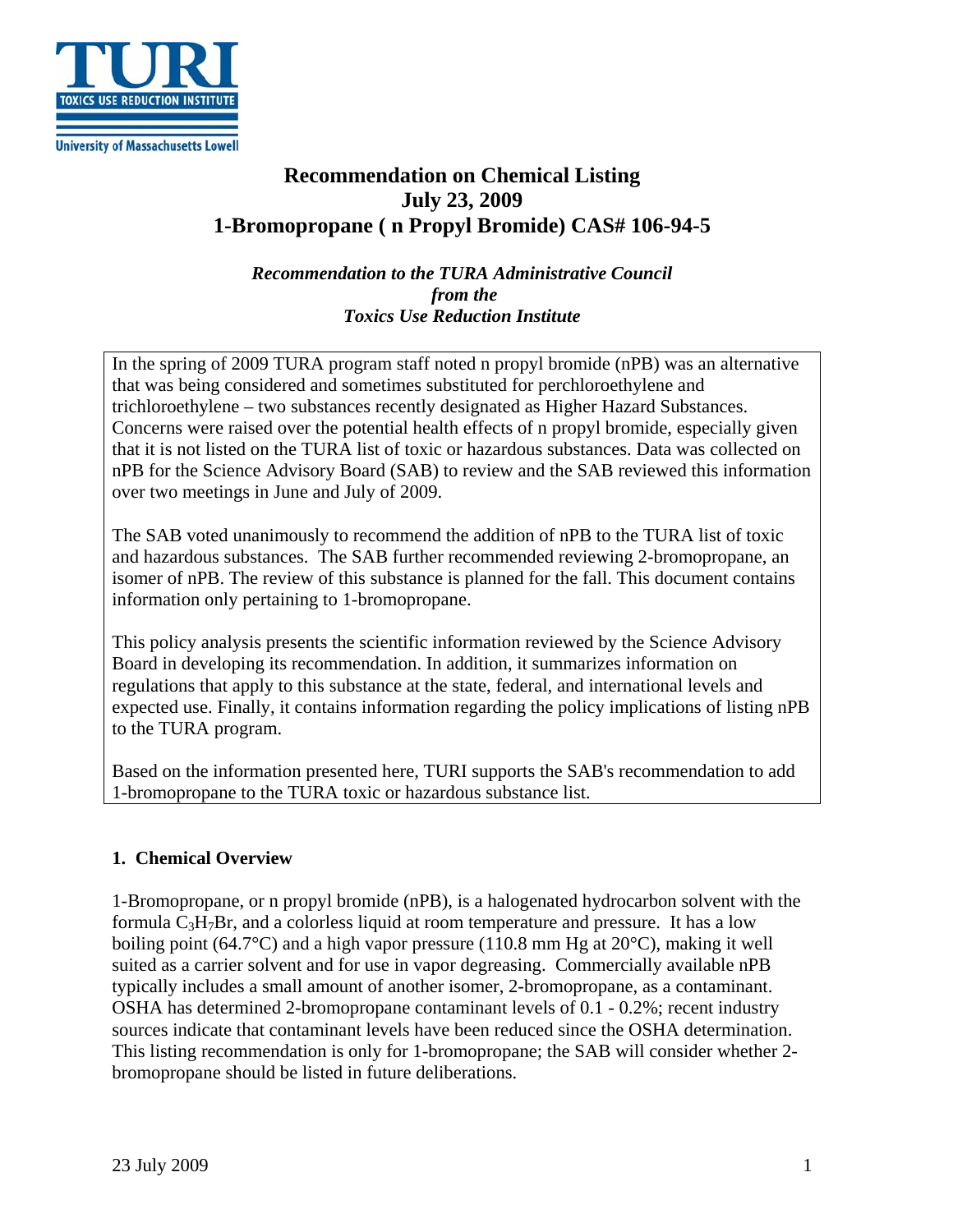## **2. Summary SAB Recommendation**

The SAB recommends the listing of nPB to the TURA toxic or hazardous substance list ("TURA list") primarily based on reproductive toxicity and neurotoxicity. Reproductive toxicity information is largely based on the National Toxicology Program's (NTP's) 2003 monograph on the reproductive toxicity of nPB.

At their meetings the SAB noted several follow up items for nPB:

1) Consider other similarly halogenated solvents for listing, to avoid having users switch to one that is not on the TURA list, thinking it is a safer alternative. 2) Consider categorization of nPB (determine whether it belongs on either the SAB's more or less hazardous list)

3) Consider degradation products of nPB

These items will be discussed at future SAB meetings.

## **3. Basis for SAB recommendations**

The SAB reviewed a number of summary documents, toxicological studies and other information sources. The key sources, which each include many additional study references, include:

- Toxnet's Hazardous Substances Data Bank, U.S. National Library of Medicine http://toxnet.nlm.nih.gov/cgi-bin/sis/search/r?dbs+hsdb:@term+@rn+@rel+106-94-5
- *NTP-CERHR Monograph on the Potential Human Reproductive and Development Effects of 1-Bromopropane*, October 2003, NIH Publication No. 04-4479
- *1-Bromopropane: TLV® Chemical Substances 7th Edition Documentation*, 2005, ACGIH
- *N-Propyl Bromide as an Alternative to Tetrachloroethylene in Dry-Cleaning*, September 30, 2008, Draft document, Massachusetts Department of Environmental Protection
- US EPA Q and A: 2007 Final and Proposed Regulations for n-Propyl Bromide (nPB), Last updated on Friday, June 19th, 2009, http://www.epa.gov/Ozone/snap/solvents/2007nPBRegsQA.html Other information on EPA's SNAP ruling, including a summary of comments that EPA received both in favor and opposed to their SNAP ruling for n-Propyl Bromide.

Additional or specific sources are noted in the summary table below.

| $nPB$ ;  | Synonyms: 1-Bromopropane; n-Propyl Bromide; Propane, 1-bromo-; Propyl bromide;; |
|----------|---------------------------------------------------------------------------------|
| CAS#     | AI3-18129;; EINECS 203-445-0; HSDB 106; N-Propyl bromide; CCRIS 30              |
| 106-94-5 |                                                                                 |
|          |                                                                                 |
|          |                                                                                 |
|          |                                                                                 |
|          |                                                                                 |
|          |                                                                                 |
|          |                                                                                 |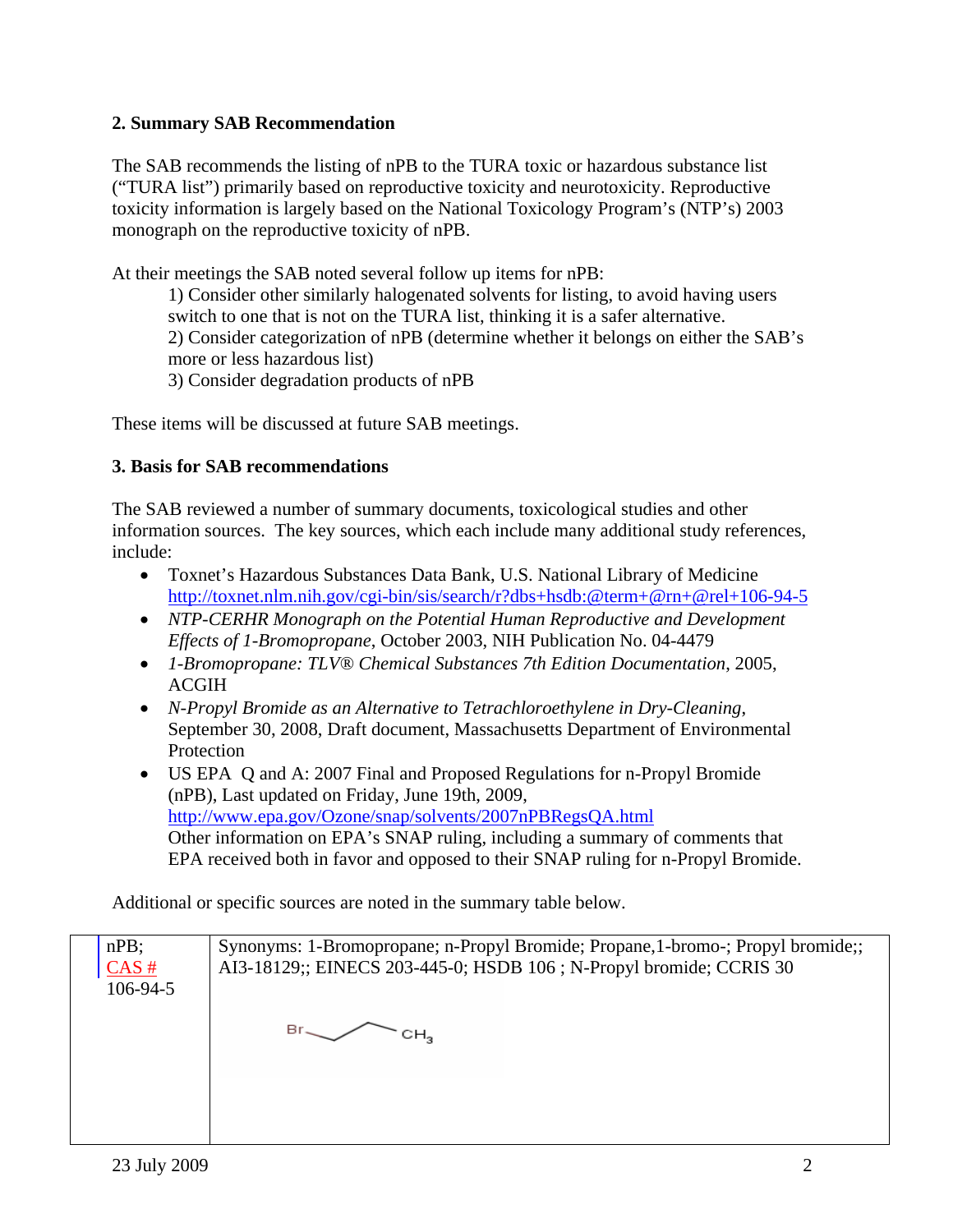| EPA PBT Profiler <sup>i</sup> |                                                                                                                                                                                                  |                                                                              |     |            |     |  |  |
|-------------------------------|--------------------------------------------------------------------------------------------------------------------------------------------------------------------------------------------------|------------------------------------------------------------------------------|-----|------------|-----|--|--|
| Water                         | 15                                                                                                                                                                                               | Sediment                                                                     | 140 | <b>BCF</b> | 8.3 |  |  |
| Soil                          | 30                                                                                                                                                                                               | Air                                                                          | 14  | Fish ChV   | 8.5 |  |  |
| IARC rating $i$ /             | No matches found in IARC monograph search                                                                                                                                                        |                                                                              |     |            |     |  |  |
| carcinogenicity               | NTP 2 yr inhalation study draft out for peer review <sup>iii</sup>                                                                                                                               |                                                                              |     |            |     |  |  |
| Neurotoxicity <sup>iv</sup>   | <b>Central Nervous System Depressant</b>                                                                                                                                                         |                                                                              |     |            |     |  |  |
| Developmental/Reprod          | References include: NTP CERHR Monograph <sup>v</sup> ; EU Classification <sup>vi</sup> R60: May                                                                                                  |                                                                              |     |            |     |  |  |
| uctive Toxicity               | impair fertility, R63: Possible risk of harm to the unborn child; also on CA prop                                                                                                                |                                                                              |     |            |     |  |  |
|                               | 65 list <sup>vii</sup> as developmental, female, male toxicant; IBSA Proposal <sup>viii</sup> ;                                                                                                  |                                                                              |     |            |     |  |  |
| Mutagenicity <sup>ix</sup>    | $CCRIS - 17$ negative results                                                                                                                                                                    |                                                                              |     |            |     |  |  |
| $LD50^x$                      | Oral, rat, 4,260 mg/kg; Oral, rat, 3,600 mg/kg; Intraperitoneal, mouse, 1210                                                                                                                     |                                                                              |     |            |     |  |  |
|                               | mg/kg                                                                                                                                                                                            |                                                                              |     |            |     |  |  |
| LC50                          | Inhalation rat LC50: 253000 mg/m3/30minutes <sup>xi</sup> ; Inhalation mouse LC50: 7100                                                                                                          |                                                                              |     |            |     |  |  |
|                               | $mg/m3^{xii}$                                                                                                                                                                                    |                                                                              |     |            |     |  |  |
| RfC/RfD                       | No established values; further discussion available at                                                                                                                                           |                                                                              |     |            |     |  |  |
|                               | "Development of an occupational exposure limit for $n$ -propyl bromide using                                                                                                                     |                                                                              |     |            |     |  |  |
|                               |                                                                                                                                                                                                  | benchmark dose methods" xiii                                                 |     |            |     |  |  |
| ATSDR-MRL <sup>xiv</sup>      | Not found                                                                                                                                                                                        |                                                                              |     |            |     |  |  |
| NIOSH-REL <sup>XV</sup>       | Not found                                                                                                                                                                                        |                                                                              |     |            |     |  |  |
| <b>OSHA-PEL</b>               | Not found                                                                                                                                                                                        |                                                                              |     |            |     |  |  |
| TLV-TWA <sup>xvi</sup>        | 10ppm (ACGIH TLV: TWA)                                                                                                                                                                           |                                                                              |     |            |     |  |  |
| <b>TLV-STEL</b>               | Not found                                                                                                                                                                                        |                                                                              |     |            |     |  |  |
| Flashpoint/                   | EU Flammable classification (R11), Note inherent difficulties with determining                                                                                                                   |                                                                              |     |            |     |  |  |
| Flammability                  |                                                                                                                                                                                                  |                                                                              |     |            |     |  |  |
|                               | flash point of halogenated hydrocarbon liquids <sup>xvii</sup> ; vapors may form flammable mixture at concentrations between 3 and 8% <sup>xviii</sup> ; 22 °C (72 °F) Closed Cup <sup>xix</sup> |                                                                              |     |            |     |  |  |
| Primary Use                   | Toxnet: INTERMEDIATES (Alkylating Agent); NJHSFS: It is used in dry cleaning,                                                                                                                    |                                                                              |     |            |     |  |  |
|                               | and as a solvent, carrier solvent for adhesives, and in aerosols.                                                                                                                                |                                                                              |     |            |     |  |  |
| Ecological $\overline{X}X$    | 96 hour LC <sub><math>\epsilon</math></sub> for fathead minnows is 67,300 ug/l                                                                                                                   |                                                                              |     |            |     |  |  |
| Other (i.e.                   | Irritating to the eyes and the respiratory tract.                                                                                                                                                |                                                                              |     |            |     |  |  |
| Asthmagen/Endocrine           |                                                                                                                                                                                                  |                                                                              |     |            |     |  |  |
| Disruption)                   |                                                                                                                                                                                                  |                                                                              |     |            |     |  |  |
| <b>Ozone Depletion</b>        | ODP 0.013 - 0.018 <sup>xxi</sup>                                                                                                                                                                 |                                                                              |     |            |     |  |  |
|                               | On List of Sony Ericsson list of banned substances in production <sup>xx11</sup>                                                                                                                 |                                                                              |     |            |     |  |  |
| Additional information        | $\bullet$                                                                                                                                                                                        | Toxico-dynamics/kinetics by Dr. Garner, et al at RTI (2006) <sup>xxiii</sup> |     |            |     |  |  |
|                               | A 2-yr NTP cancer study – will provide access to raw results, still in peer                                                                                                                      |                                                                              |     |            |     |  |  |
|                               | review. <sup>xxiv</sup>                                                                                                                                                                          |                                                                              |     |            |     |  |  |

# **Additional Bibliography of documents reviewed:**

• *IBSA Proposal for Establishing a Specialized Expert Group for Reproductive and Developmental Toxicity Classification of 1-Bromopropane*, ECBI/89/01 Add.3

Science Advisory Board Members also submitted additional studies to be reviewed as part of the future categorization process. In addition, several industry representatives attended the July SAB meeting and submitted toxicological information regarding the substance. (Note: these additional references are listed in the SAB's meeting minutes.)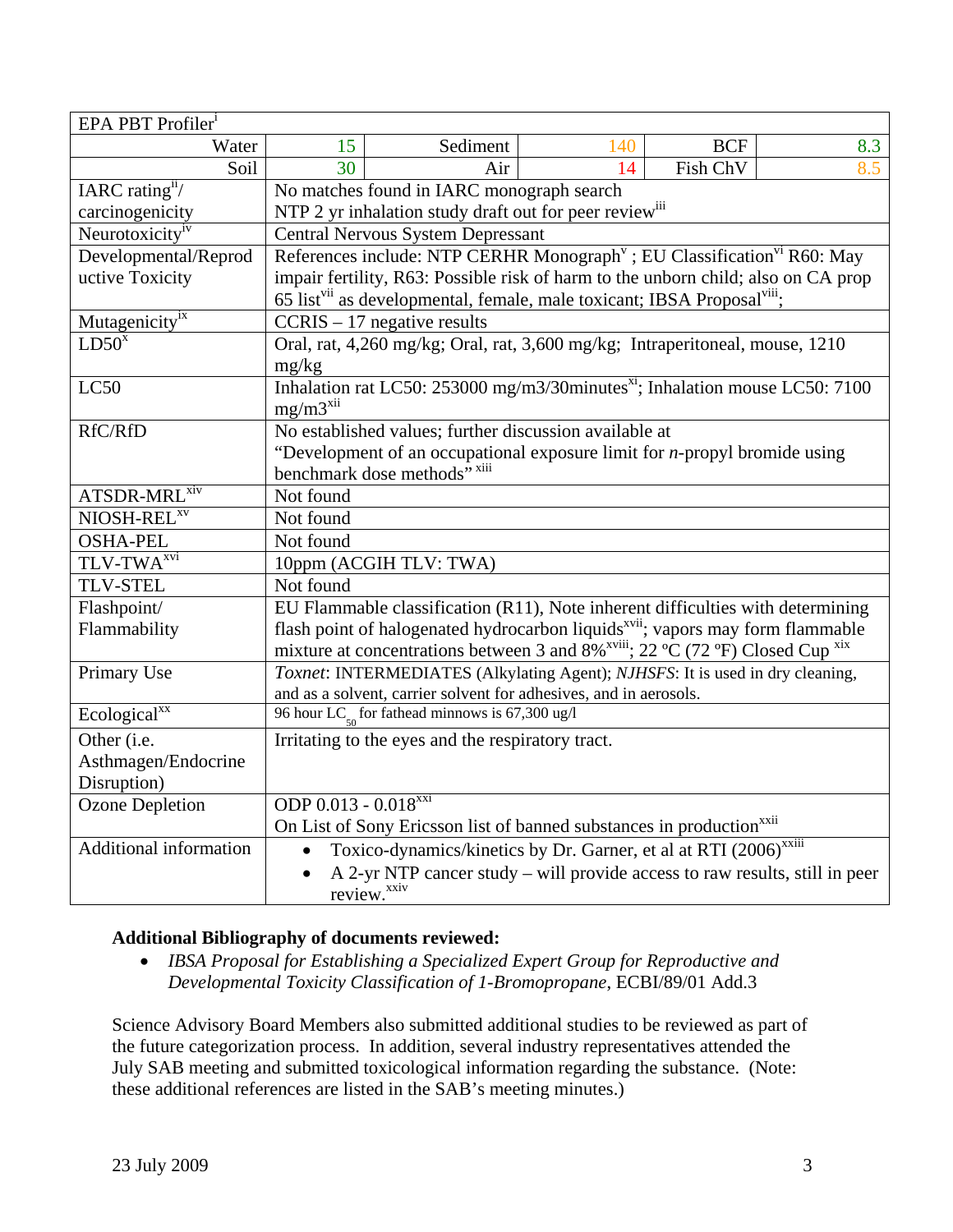# **4. Use Information**

Use of nPB is somewhat difficult to estimate as there is currently no reporting information. However, users of nPB are expected to be similar in type to users of PCE and TCE, as nPB can easily be used for similar cleaning operations and as a carrier solvent. At the time of the 2003 NTP study, use was not considered to be widespread (although production and import in the US was around 3 million pounds). The literature and staff observations suggest that use is becoming more widespread, particularly due to the ease of replacement for TCE and PCE.

There is currently one producer of nPB in the US, Albemarle Corp; nPB is also imported from producers in Israel and China.<sup>xxv</sup>

One distributor who attended the July SAB meeting stated that they had approximately 75 customers in Massachusetts that they supplied to. These customers use between 1 and 10 drums of nPB per year, which would not trip the TURA reporting threshold. Thus distributors would be potential TURA filers, but the end users would not likely be required to report.

# **5. Regulatory Context**

- Substance is listed on the California Proposition 65 list.
- Substance is not identified as either an EPA Clean Water Act Priority Pollutant or an EPA Clean Water Act 311 List Hazardous Substance.
- Substance not found on the EPA Superfund Amendments and Reauthorization Act (SARA) 302A Extremely Hazardous Substances List.
- Substance not listed as a hazardous constituent under the Resource Conservation and Recovery Act (RCRA).
- Substance does not have maximum contaminant levels (MCLs) under the Safe Drinking Water Act and is not regulated as a criteria air pollutant under the Clean Air Act.
- Substance is listed on the Pennsylvania Hazardous Substances list.
- Substance is listed on the Domestic Substances list and indicated as 'Persistent.' However, substance does not meet the categorization criteria for the Government of Canada's Domestic Substances List categorization, indicating that there is a need for further attention to these substances based on human health and/or environmental criteria.
- Substance is listed on the NGO International Chemical Secretariat (ChemSec) REACH – Substitute It Now list due to CMR classification.
- Substance is listed as a Low Production Volume chemical by OECD (Organization for Economic Co-operation and Development).

## **6. Implications for the TURA Program**

The types of filers using nPB are expected to be users that the program is experienced with (e.g. dry cleaners, metal finishing and metal working, and other cleaning operations) and thus well suited to assist. Many other alternatives to TCE and PCE exist and the program is experienced in helping companies make switches to these alternatives.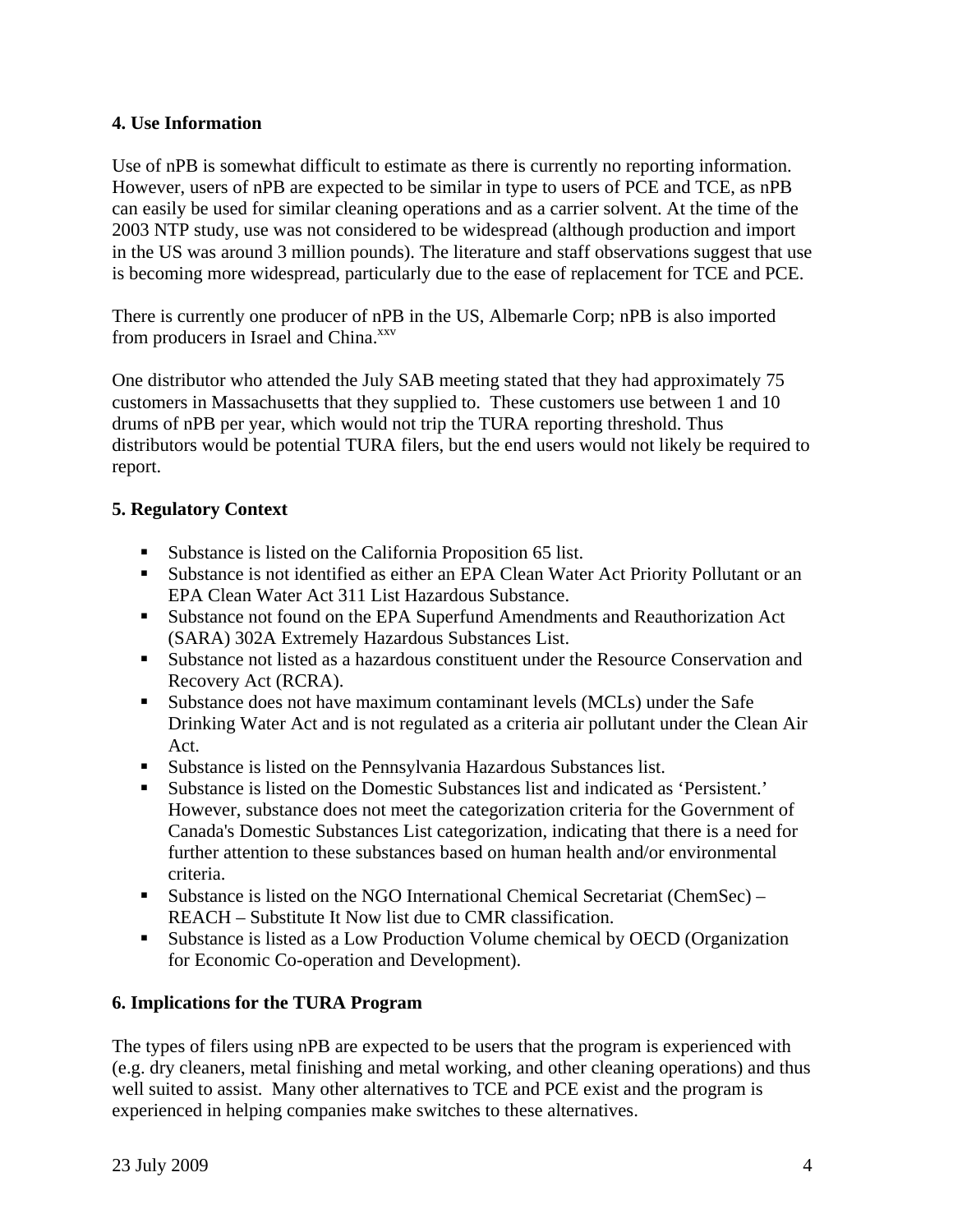The number of new filers is expected to be very small – perhaps a couple of chemical distributers and a couple miscellaneous other companies. Thus, revenue generated from this addition to the list is expected to be very small. Distributers are generally already paying the maximum fee for their facility size, so no change in fees due to distributors are expected. Fees from other expected filers would probably be well under \$10,000 total.

The primary goal of this listing is to discourage companies from switching from a HHS (specifically PCE or TCE) to another chemical with significant hazards. By listing nPB on the TURA list, awareness of the hazards of nPB will be raised to companies considering this alternative and a better alternative may be chosen.

# **7. Listing as the Appropriate Policy**

Listing 1-bromopropane (nPB) (CAS #106-94-5) is appropriate for the following reasons:

- a. nPB is in use in similar ways that would affect a group of large quantity toxics users (LQTUs) in the same manner.
- b. The recommendation is practical, as nPB is easily recognized as such by a typical industry professional.
- c. The recommendation is practical in that information about purchasing, use, recycling and disposal in industry can be easily used to determine reporting applicability.
- d. The recommendation is verifiable in that it could be validated by a typical government inspector.